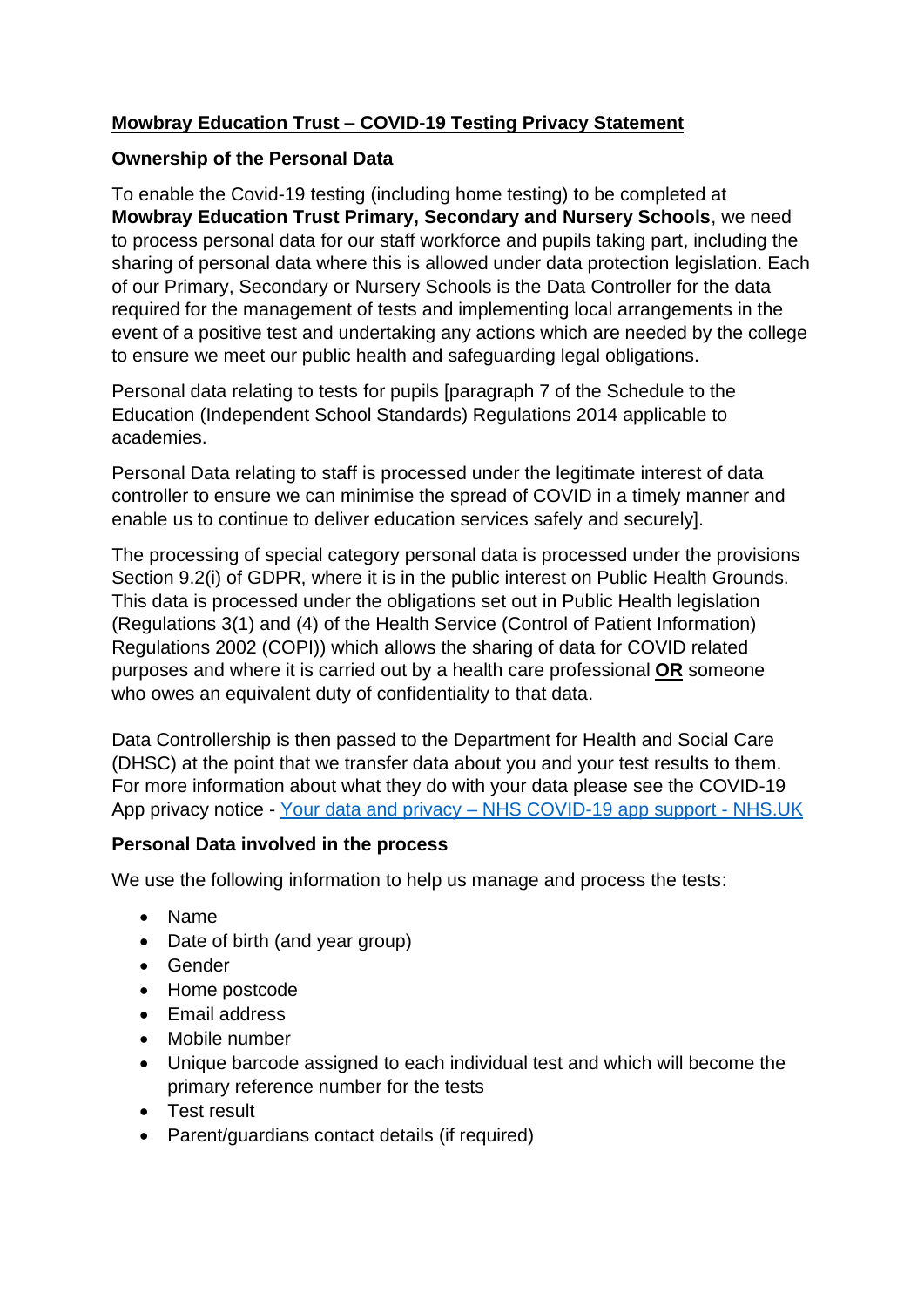We will only use information that is collected directly from you specifically for the purpose of the tests, even if you have previously provided us with this information.

## **How we store your personal information**

The information will only be stored securely on local spreadsheets in the college whilst it is needed. It will also be entered directly onto DHSC digital services for the NHS Test and Trace purposes. The College will not have access to the information on the digital service once it has been entered.

## **Processing of Personal Data Relating to Positive test results**

The member of staff, pupil, student or parent (depending on contact details provided) will be informed of the result by the college and advised how to book a confirmatory test.

We will use this information to enact their own COVID isolation processes without telling anyone who it is that has received the positive test.

The information will be transferred to DHSC, who will share this with the NHS, GPs. PHE and the Local Government will use this information for wider test and trace activities as well as statistical and research purposes.

This information is processed and shared under obligations set out in Public Health legislation under Regulations 3(1) and (4) of the Health Service (Control of Patient Information) Regulations 2002 (COPI) which allows the sharing of data for COVID related purposes.

This information will be kept by the college for up to 14 days and by the NHS for 8 years.

# **Processing of Personal Data Relating to Negative test results**

We will record a negative result and the information transferred to DHSC, NHS. PHE and the Local Government who will use the information for statistical and research purposes.

This information is processed and shared under obligations set out in Public Health legislation under Regulations 3(1) and (4) of the Health Service (Control of Patient Information) Regulations 2002 (COPI) which allows the sharing of data for COVID related purposes.

This information will be kept by the college for up to 14 days and by the NHS for 8 years.

## **Data Sharing Partners**

The personal data associated with test results will be shared with DHSC, NHS, PHE and local government to ensure they take the necessary actions they need to complete under their legal obligations.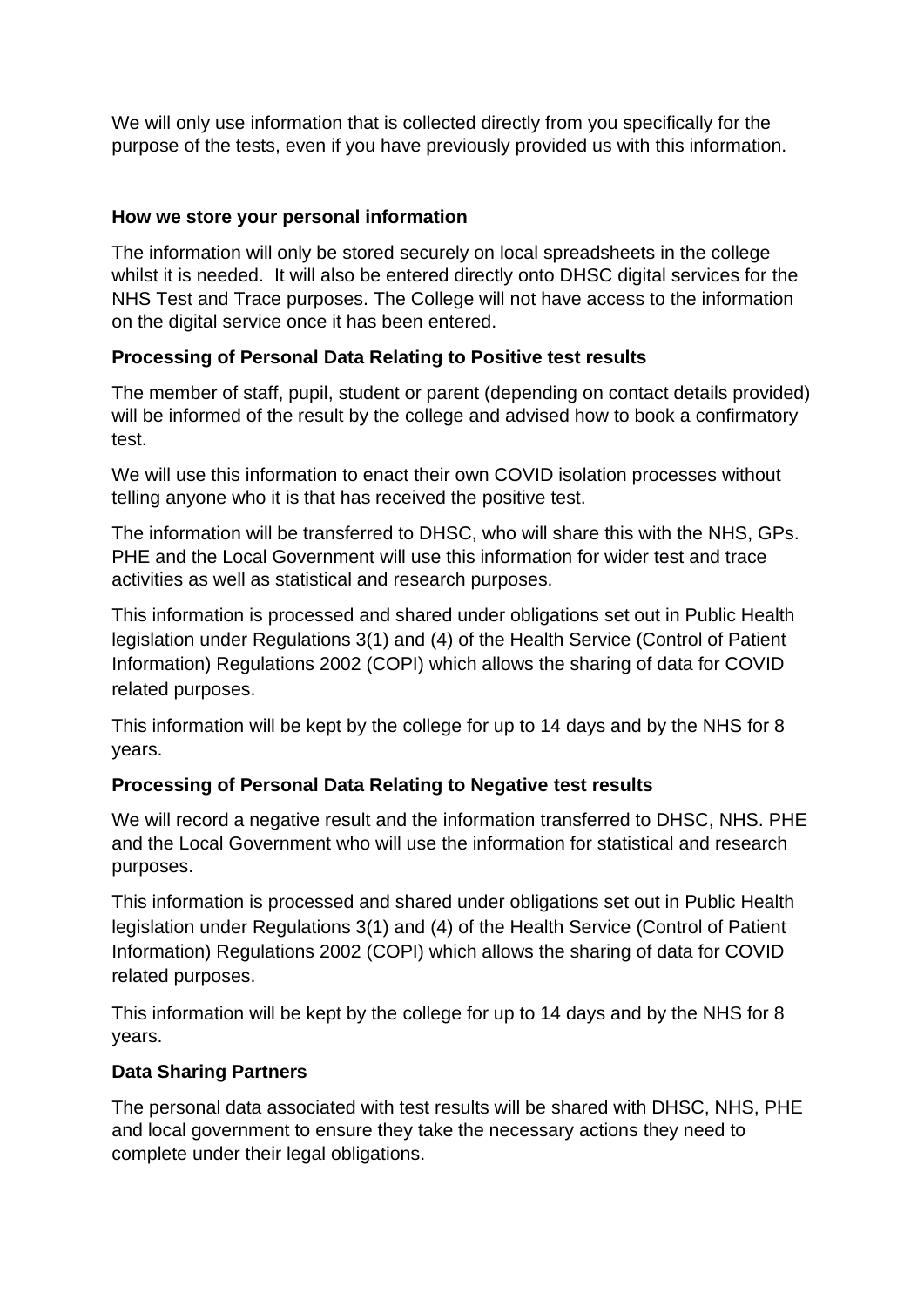## **Your Rights**

Under data protection law, you have rights including:

**Your right of access** - You have the right to ask us for copies of your personal information.

**Your right to rectification** - You have the right to ask us to rectify personal information you think is inaccurate. You also have the right to ask us to complete information you think is incomplete.

**Your right to erasure** - You have the right to ask us to erase your personal information in certain circumstances.

**Your right to restriction of processing** - You have the right to ask us to restrict the processing of your personal information in certain circumstances.

**Your right to object to processing** - You have the the right to object to the processing of your personal information in certain circumstances.

**Your right to data portability** - You have the right to ask that we transfer the personal information you gave us to another organisation, or to you, in certain circumstances.

You are not required to pay any charge for exercising your rights. If you make a request, we have one month to respond to you.

Please contact our Trust's Data Protection Lead at [operations@mowbrayeducation.org](mailto:operations@mowbrayeducation.org) or 01664 504820 if you wish to make a request.

#### **How to complain**

If you have any concerns about our use of your personal information, you can make a complaint to our Data Protection Officer, contact details below.

#### **SPS DPO Services**

Email[: sps-dpo-services@isystemsintegration.com](mailto:sps-dpo-services@isystemsintegration.com)

Correspondence address:

#### **SPS SPO Services**

I Systems Integration Devonshire House 29-31 Elmfield Road Bromley Kent BR1 1LT Tel: 0208 050 1387

You can also complain to the ICO if you are unhappy with how we have used your data.